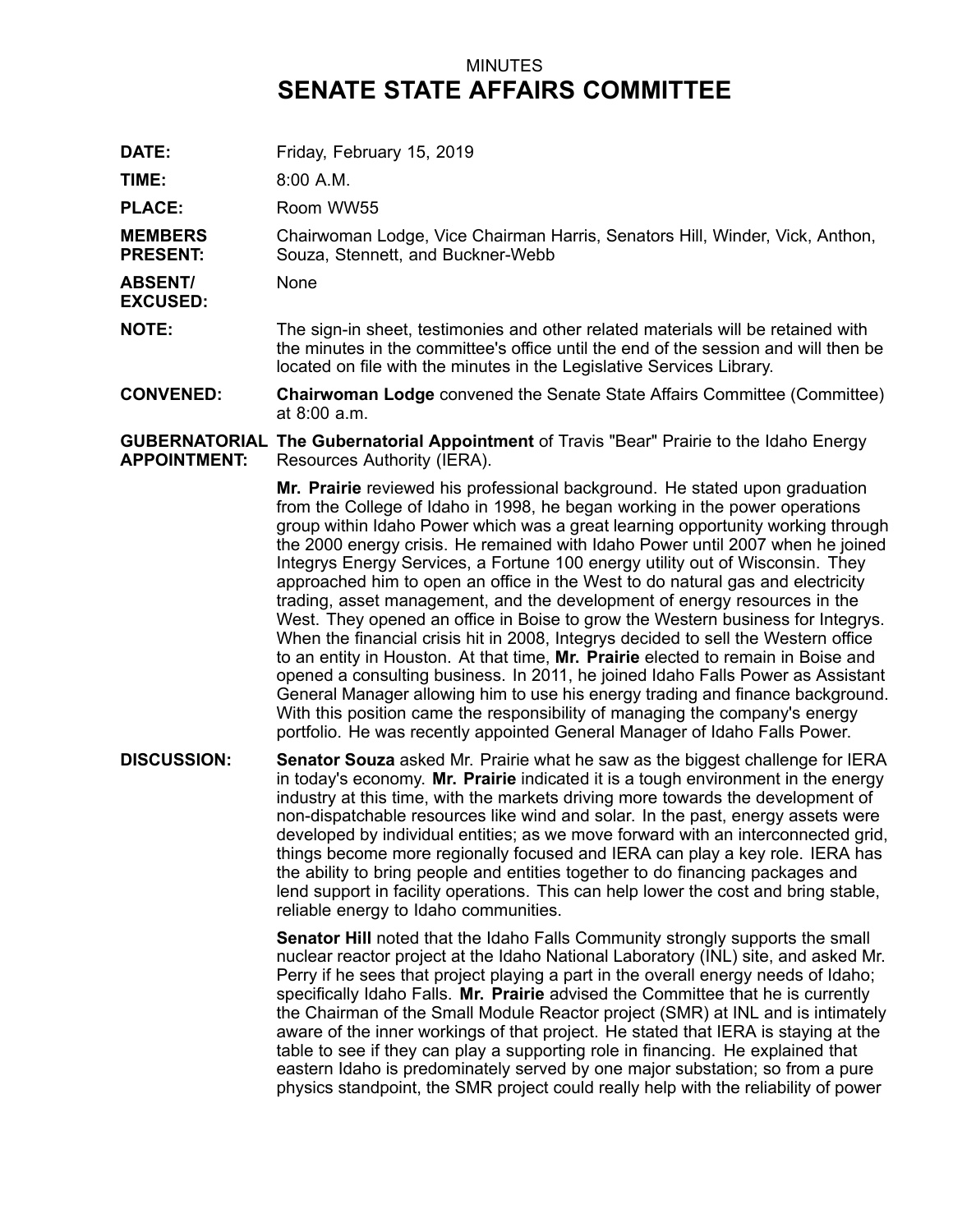in southeast Idaho. He stated that it would also bring <sup>a</sup> transmission savings component, as well as employment opportunities for 300 people.

**GUBERNATORIAL The Gubernatorial Re-appointment** of Eric Anderson to the Public Utilities **RE-APPOINTMENT:** Commission (IPUC).

> **Mr. Anderson** stated that he has just finished his third year with IPUC. The IPUC regulates four electric utility companies in the State of Idaho, and has responsibility for providing fair and reasonable rates for its customers. He indicated that IPUC spent <sup>a</sup> good deal of time this past year on <sup>a</sup> proposed merger between Avista and Hydro One out of Ontario, Canada. As the case progressed, it became evident that it did not fall within the statutes and legal authority of the State of Idaho. It eventually failed with <sup>a</sup> ruling by IPUC that would not allow the merger to go forward. He indicated IPUC also worked on <sup>a</sup> transmission power case brought by Idaho Power, and approved <sup>a</sup> redundant line up into the Ketchum area. **Mr. Anderson** advised the IPUC also regulates all of the industrial water companies in the State of Idaho and hears many small cases, mostly dealing with rates and lack of line maintenance issues.

**DISCUSSION: Senator Souza** noted that the Avista/Hydro One merger had been very important to her part of the state, and asked Mr. Anderson if his experience with that case has pointed to anything in Idaho Code that he feels may need to be clarified or strengthened for any situations that might come before the IPUC in the future. **Mr. Anderson** explained that Idaho Code § 61-327 does not allow for foreign states to take possession of our resources. He stated this is <sup>a</sup> good statute, but there is always room for improvement.

> **Senator Vick** observed that the IPUC is <sup>a</sup> quasi-judicial body, and just as the Idaho Supreme Court provides feedback to the Legislature on defects in the law they encounter in rulings, perhaps the IPUC could reach out in the same way when they encounter <sup>a</sup> statute that might need some work. He stated that the expertise of Mr. Anderson and the IPUC would be very valuable to the Legislature. **Mr. Anderson** responded that if IPUC finds any difficult or conflicting legislation they will certainly weigh in on that with the people who need to know.

> **Senator Stennett** commented that Mr. Anderson's professional summary indicates that he successfully contended with repercussions of the Clean Power Plan; she asked what the repercussions were. **Mr. Anderson** indicated there are two categories to the Clean Power Plan: the Clean Air Act, and the Clean Water Act. The Clean Air Act had problems with coal and the ability to operate coal plants; however, <sup>a</sup> lot of those rules have been overridden. He stated the renewal components of solar and wind are part of integrated resource plans of all utilities, and there is <sup>a</sup> shifting of demand as federal legislation comes forward.

**Chairwoman Lodge** announced the Gubernatorial nominations would be voted on at the Committee's next meeting.

**RS 26876 RELATING TO WAREHOUSES** to provide for electronic negotiable receipts.

**Senator Van Burtenshaw,** District 35, stated the purpose of this legislation is to bring the commodity warehouse operator requirements for warehouse receipts up to date. It provides that handwritten Idaho State Department of Agriculture (ISDA) provided forms and electronic receipts will have equal legally binding requirements. The electronic receipts must be United States Department of Agriculture (USDA) approved, accessible to ISDA, and all costs of implementation and costs related to electronic warehouse receipts are the responsibility of warehouse owners and/or associated dealers. **Senator Burtenshaw** indicated he worked with ISDA and grain producers on this legislation.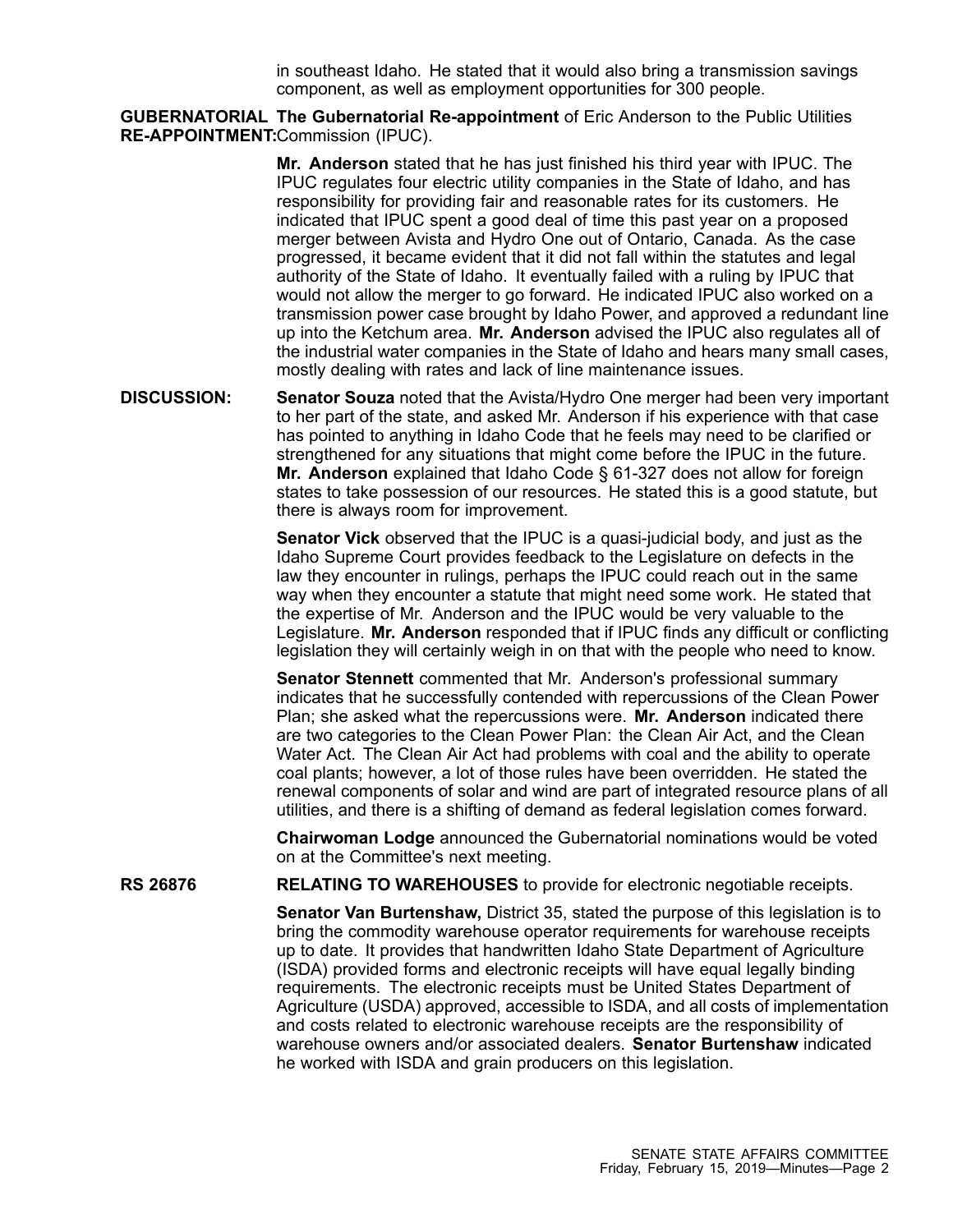- **MOTION: Senator Souza** moved to send **RS 26876** to print. **Senator Anthon** seconded the motion. The motion carried by **voice vote.**
- **RS 26659C1 A JOINT MEMORIAL** regarding <sup>a</sup> Constitutional Amendment referred to as the Regulation Freedom Amendment.

**Senator Steve Vick,** District 2, stated this proposed joint memorial requests that Congress pass <sup>a</sup> constitutional amendment giving them the ability to review rules written by the executive branch, just as the Idaho Legislature does. Because of the potential volume of the federal rules, the memorial sets forth <sup>a</sup> process for review. **Senator Vick** indicated there are 28 states that have passed memorials with this same language; Vice President Mike Pence endorsed this when he was governor.

- **DISCUSSION:** The Committee discussed Congress's current ability to get things accomplished and questioned whether this would add to that problem; the consensus was that Congress is not too busy and could do more. **Senator Stennett** commented that she is aware that we do have legislation floating around the building that is questioning our rules process, and wondered if both houses would be comfortable with demanding the federal government do something we are not clear about. **Senator Vick** advised that he had not seen the legislation in question, nor had he spoken with the sponsor of the legislation. He indicated he had spoken with members of both houses about this issue.
- **MOTION: Vice Chairman Harris** moved to send **RS 26659C1** to print. **Senator Anthon** seconded the motion. The motion carried by **voice vote. Senator Stennett** and **Senator Buckner-Webb** requested to be recorded as voting nay.
- **RS 26881 UNANIMOUS CONSENT REQUEST** from the Senate Transportation Committee related to providing management of highway construction and maintenance for extension of the surplus eliminator.

**Senator Bert Brackett,** District 23, stated that the current surplus eliminator sunsets this year. This proposed legislation extends the sunset for five years, and would put <sup>a</sup> \$100 million cap on the surplus eliminator. He indicated that currently there is no cap, and both of these changes would help reduce the volatility and the uncertainty of the Stratgic initiative Fund and the Budget Stabilization Fund.

- **MOTION: Senator Anthon** moved to send **RS 26881** to print. **Vice Chairman Harris** seconded the motion. The motion carried by **voice vote.**
- **RS 26813 RELATIVE TO THE INTERSTATE AGREEMENT** on detainers to revise a provision regarding the administrator.

**Jared Larson,** from the Governor's office, stated that he works as <sup>a</sup> policy advisor on public safety and criminal justice matters for Governor Little, and is also the extradition coordinator for the Governor. He advised that this legislation addresses the Interstate Agreement on Detainers (IAD), which governs the transfer of sentenced prisoners from one state to another, from the federal government to <sup>a</sup> state, or from <sup>a</sup> state to the federal government, to stand trial for <sup>a</sup> separate crime. **Mr. Larson** advised that Idaho Code § 19-5007 designates the "director of correction" as the administrator of the IAD, but the Director of the Idaho Department of Correction (IDOC) is not the logical person to administer the IAD; IDOC has nothing to do with bringing <sup>a</sup> prisoner from another state to stand trial in Idaho, this is handled by the counties. This proposed legislation changes the administrator to the Idaho Attorney General, or his designee, which aligns with some neighboring state policies, and with how Idaho handles extradition requests. **Mr. Larson** advised that this legislation enjoys the support of the Governor's office, the Attorney General's office, and the Director of IDOC.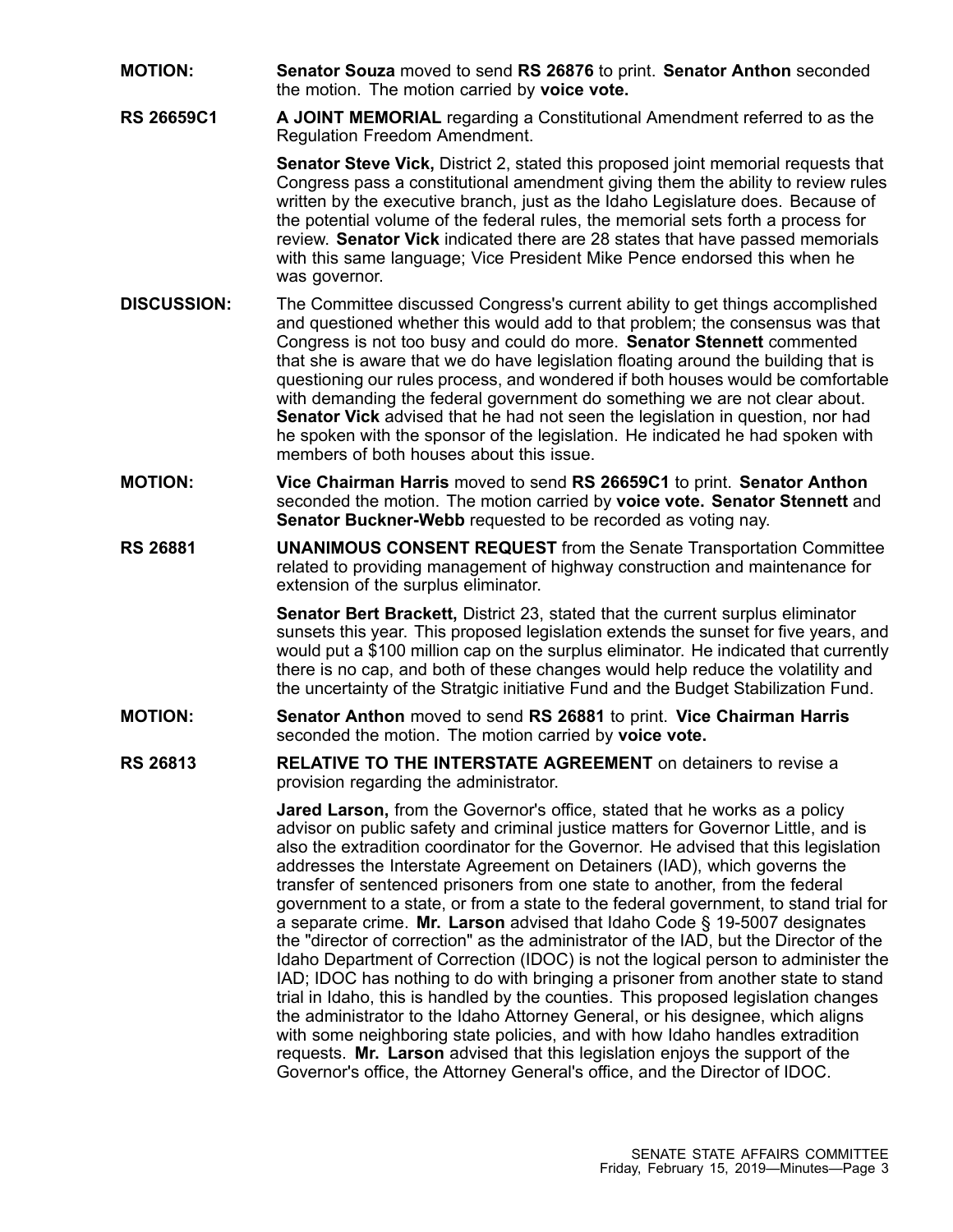**DISCUSSION: Senator Stennett** questioned the statement that IDOC would not have anything to do with bringing <sup>a</sup> prisoner from another state to Idaho; they would have to incarcerate that prisoner. **Mr. Larson** explained that the prisoner is actually held in the county jail while they are awaiting trial.

> **Senator Winder** commended Mr. Larson on the great job he does with the Governor's office, and commented that it is <sup>a</sup> real sign of progress to see the Governor and the Attorney General working together.

- **MOTION: Senator Hill** moved to send **RS 26813** to print. **Senator Anthon** seconded the motion. The motion carried by **voice vote.**
- **AGENDA REVISION:** Due to the unavailability of **Senator Martin,** who is scheduled to present **HJM 001,** the presentation of **H 0064** was moved up on the Committee agenda.
- **H 0064 RELATING TO ABORTION COMPLICATIONS** to revise provisions regarding certain reports.

**Representative Greg Chaney,** District 10, advised that this bill relates to the Abortion Complication Reporting Act (ACT), which was adopted last year by the legislature. The intent of the ACT is to obtain data about abnormal and deviant processes or events arising from the performance or completion of abortions in Idaho. **Representative Chaney** stated that the ACT is legally defensible as adopted, but these changes are designed to refine the language and ensure that the same event would not be counted multiple times.

- **DISCUSSION: Senator Stennett** and **Representative Chaney** discussed the similarity of this bill to H 29 which was passed by the Legislature in 2018, and currently is in litigation. **Representative Chaney** indicated that the Idaho Attorney General has been successful in defending that litigation as far as the 9th Circuit Court of Appeals and indicated the intent of **H 0064** is to refine language under the list of conditions to be reported; emphasize that reporting requirements kick in only when <sup>a</sup> doctor or <sup>a</sup> medical professional, using the best or reasonable medical judgment, determines there is <sup>a</sup> need to report; and to set forth safeguards to prevent duplicate reporting. **Senator Stennett** stated that no other state mandates this kind of illness reporting, and no other illness requires this kind of reporting. She asked who is actually compiling this information, and if we have put money aside to ensure it is done accurately. **Representative Chaney** advised that the handling and protection of the data is addressed in <sup>a</sup> section of the ACT not being amended by **H 0064. Senator Stennett** stated that the conditions listed in the bill could apply to men or children and asked if this is gender profiling. **Representative Chaney** responded that most of the conditions listed are not being amended by this bill, and **H 0064** does not create <sup>a</sup> new bill, it refines an old one.
- **TESTIMONY: Lori Burelle,** of Boise, representing the National Organization of Women, Southwest Idaho Chapter (NOW), spoke in opposition to **H 0064,** stating that it raises the cost of healthcare generally, because onerous regulation is costly for private practitioners who must abide by these unnecessary laws.
- **WRITTEN TESTIMONY: Mistie Tolman,** Idaho State Director, Planned Parenthood Votes Northwest and Hawaii, provided written testimony in opposition to **H 0064** (see attachment 1). **Kathy Griesmyer,** Policy Director, ACLU of Idaho, provided written testimony in opposition to **H 0064** (see attachment 2).
- **MOTION: Senator Souza** moved to send **H 0064** to the floor with <sup>a</sup> **do pass** recommendation. **Senator Vick** seconded the motion. The motion carried by **voice vote. Senator Stennett** and **Senator Buckner-Webb** requested to be recorded as voting nay.